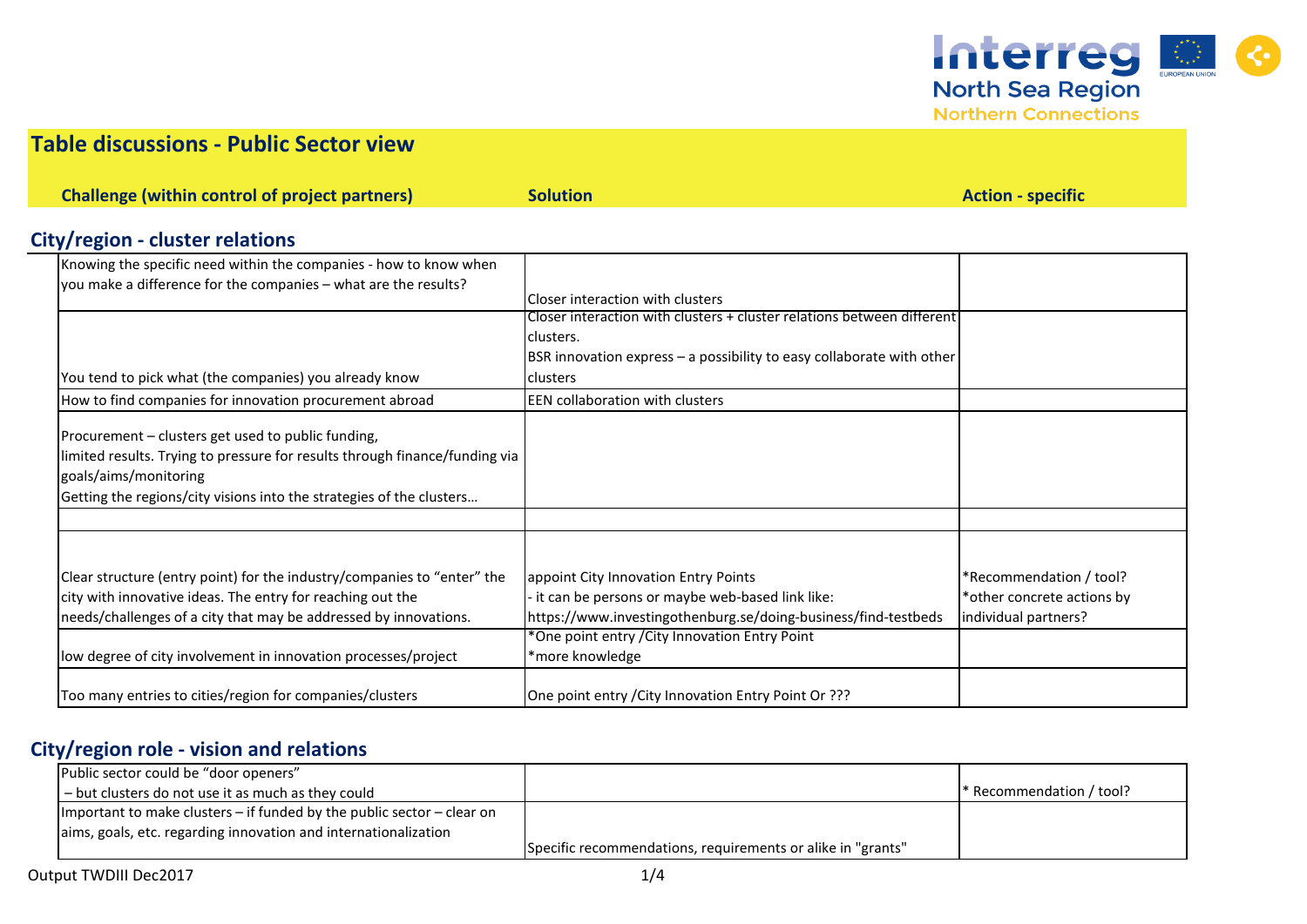

**Northern Connections** 

| Make the different sectors work together - help open actors up so they<br>can mutually benefit from their different competencies. Combine actors. |                                                                                                                                                          | <b>European Regional Development Fund</b>                     |
|---------------------------------------------------------------------------------------------------------------------------------------------------|----------------------------------------------------------------------------------------------------------------------------------------------------------|---------------------------------------------------------------|
| Public sector pushes clusters through funding and specialization in<br>specific sectors via their regional/city strategies                        | Specific recommendations, requirements or alike in "grants"                                                                                              |                                                               |
| Lack of proper connections and internal communications between                                                                                    |                                                                                                                                                          | Each city/region partner is to                                |
| different departments                                                                                                                             | organize internal conferences to improve internal communication                                                                                          | arrange???                                                    |
| Cities does not see themselves as promoters of                                                                                                    | <b>Stories</b>                                                                                                                                           |                                                               |
| innovationpulling/pushing innovation                                                                                                              | Seminar/conference                                                                                                                                       | Stories to newsletter                                         |
| Unsure about their role in pushing/promoting innovation. As challenge<br>lowners.                                                                 | A method in the toolbox for helping cities/regions to identify and<br>express challenges                                                                 | Workshop for cities/region spring<br>2018 (or latest in June) |
|                                                                                                                                                   | Gather the cities in a workshop on how to scale-up and learn from<br>each other – incl how to use various financial instruments in the EU-<br>law-jungle | same workshop as above                                        |

## **Innovation procurement - public sector role as driver for innovation**

| How can we as public bodies/cities be drivers for innovation?<br>We are limited by only looking at the (technical) solutions – the quick fix,<br>and not working with the challenge where we know the solutions. We<br>ought to ask the questions like: "We need a sustainable public transport<br>- who can deliver what?" and not "we need electrified or biogas public<br>transport" | A method in the toolbox for helping cities/regions to express<br>challenges as business opportunities<br>Tool 1: How to express challenge<br>(by asking the question: where do we want to be in xx years?) |  |
|-----------------------------------------------------------------------------------------------------------------------------------------------------------------------------------------------------------------------------------------------------------------------------------------------------------------------------------------------------------------------------------------|------------------------------------------------------------------------------------------------------------------------------------------------------------------------------------------------------------|--|
|                                                                                                                                                                                                                                                                                                                                                                                         | Good example/story to newsletter                                                                                                                                                                           |  |
| Innovation procurement - and how to meet a buyer                                                                                                                                                                                                                                                                                                                                        |                                                                                                                                                                                                            |  |
| and go into dialogue                                                                                                                                                                                                                                                                                                                                                                    | Tool 2:                                                                                                                                                                                                    |  |
| Innovation procurement - time and ressource lack, competence lack.<br>How to ask the right question and not just ask for the solution we know                                                                                                                                                                                                                                           | Tool 1: How to express challenge                                                                                                                                                                           |  |
| Lack of knowledge on innovation procurement                                                                                                                                                                                                                                                                                                                                             | seminars or training courses at universitiesin our regions?                                                                                                                                                |  |
| Legal experts should look deeper into legal procurement rules -<br>possibility that we can act as cities and regions.                                                                                                                                                                                                                                                                   | Legal overview - what we can and cannot do. Toolbox tool.<br>Lobby lunch                                                                                                                                   |  |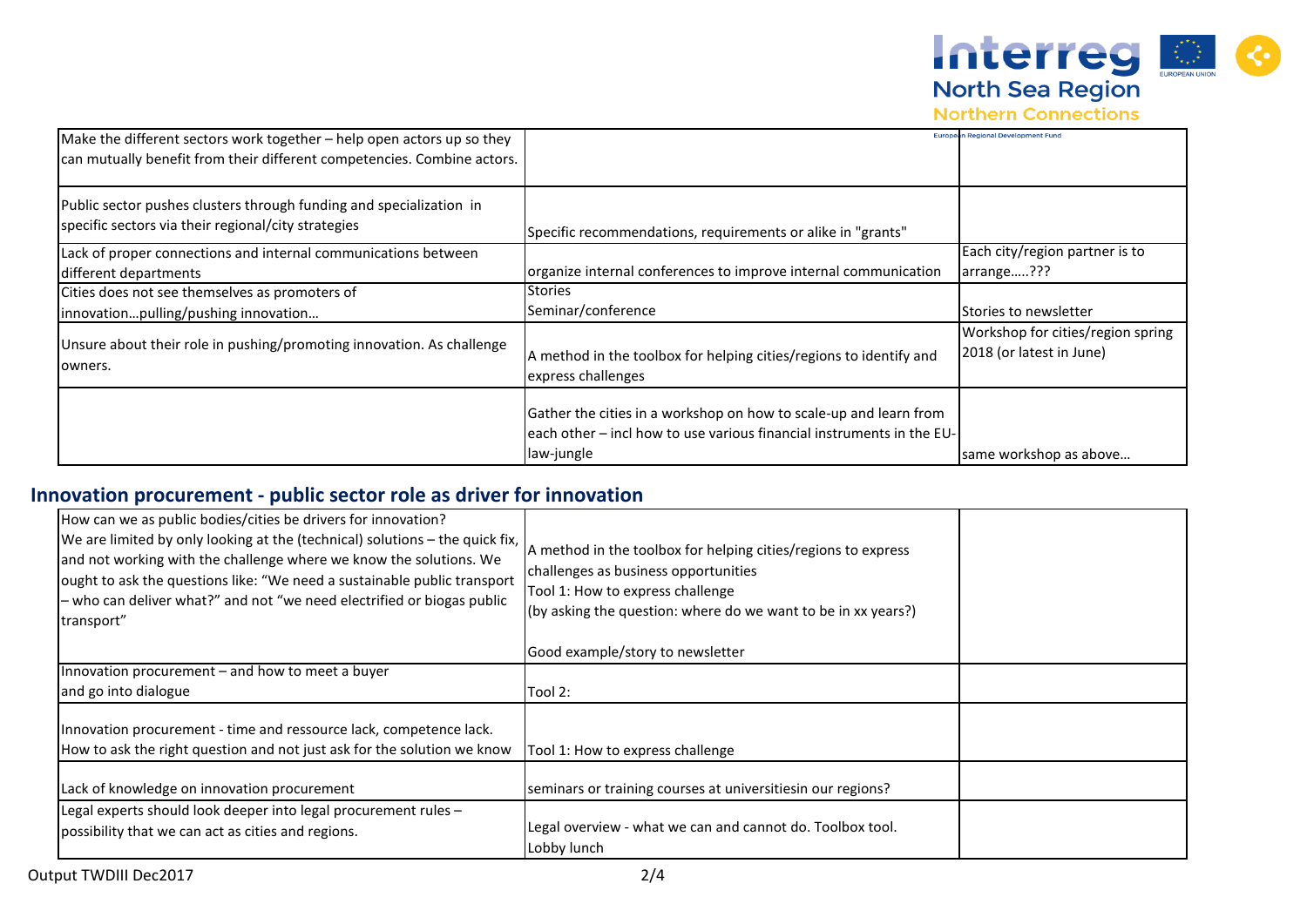

**Northern Connections** 

| When regions give money for companies who develop innovative ideas:<br>how could one make sure that "foreign companies" can also be paid for<br>their developing period (pre-procurement)             |                                                                                                                                                       | <b>Europesn Regional Development Fund</b> |
|-------------------------------------------------------------------------------------------------------------------------------------------------------------------------------------------------------|-------------------------------------------------------------------------------------------------------------------------------------------------------|-------------------------------------------|
| Keeping right companies stay in the Living Lab is a challenge. Time-<br>perspective challenge.                                                                                                        | Organize participatory conferences with all stakeholders, try to<br>carry out projects which benefit all stakeholders. Highlight the good<br>examples |                                           |
| People working at municipalities who are responsible for identifying<br>challenges and procurement are generalists and lack enough technical<br>knowledge to address the challenges in a holistic way | To merge city planners with expertise of environment technology                                                                                       | *cross-sector workshops?                  |

#### **Awareness political level**

| Make politicians aware of what is going on                                                                                                                                                                                                    | Communication                                                                                              | Debate kit /awareness debate.<br><b>Toolbox</b>                                                                                               |
|-----------------------------------------------------------------------------------------------------------------------------------------------------------------------------------------------------------------------------------------------|------------------------------------------------------------------------------------------------------------|-----------------------------------------------------------------------------------------------------------------------------------------------|
| Mindset and time - make the political level understand that companies<br>that are not part of the region can participate/ contribute in a positive<br>way to our local economy - and help local companies grow and get new<br><b>l</b> orders | If there are living labs - how about "political - labs" for decision<br>makers/policy makers. Policy Labs. | Debate kit (questions) used in a<br>"political lab".<br>Host political/decision-maker lab<br>(seminar/meeting) at TWD in<br>Scotland and Oslo |
| More communication with politicians                                                                                                                                                                                                           | Feed them stories<br>Local meetings, the easy contact                                                      |                                                                                                                                               |
| Politicians - lack of knowledge, professionality, commitment (solution -<br>a few selected "international" politicians)                                                                                                                       | Policy/political training - to implement themes innovation and<br>internationalization                     | Lobby lunches                                                                                                                                 |
| openness to invite companies from other regions into "own backyard"                                                                                                                                                                           | *Awareness raising through good stories that created jobs/growth<br>*Political board discussion            | Newsletter stories<br>and $\dots$                                                                                                             |
| Transnational city/region cooperation - the concrete cooperation and<br>specific issues and not just "formal friendship cities"                                                                                                               | tell the good examples                                                                                     | Stories to newsletter + xxxx                                                                                                                  |